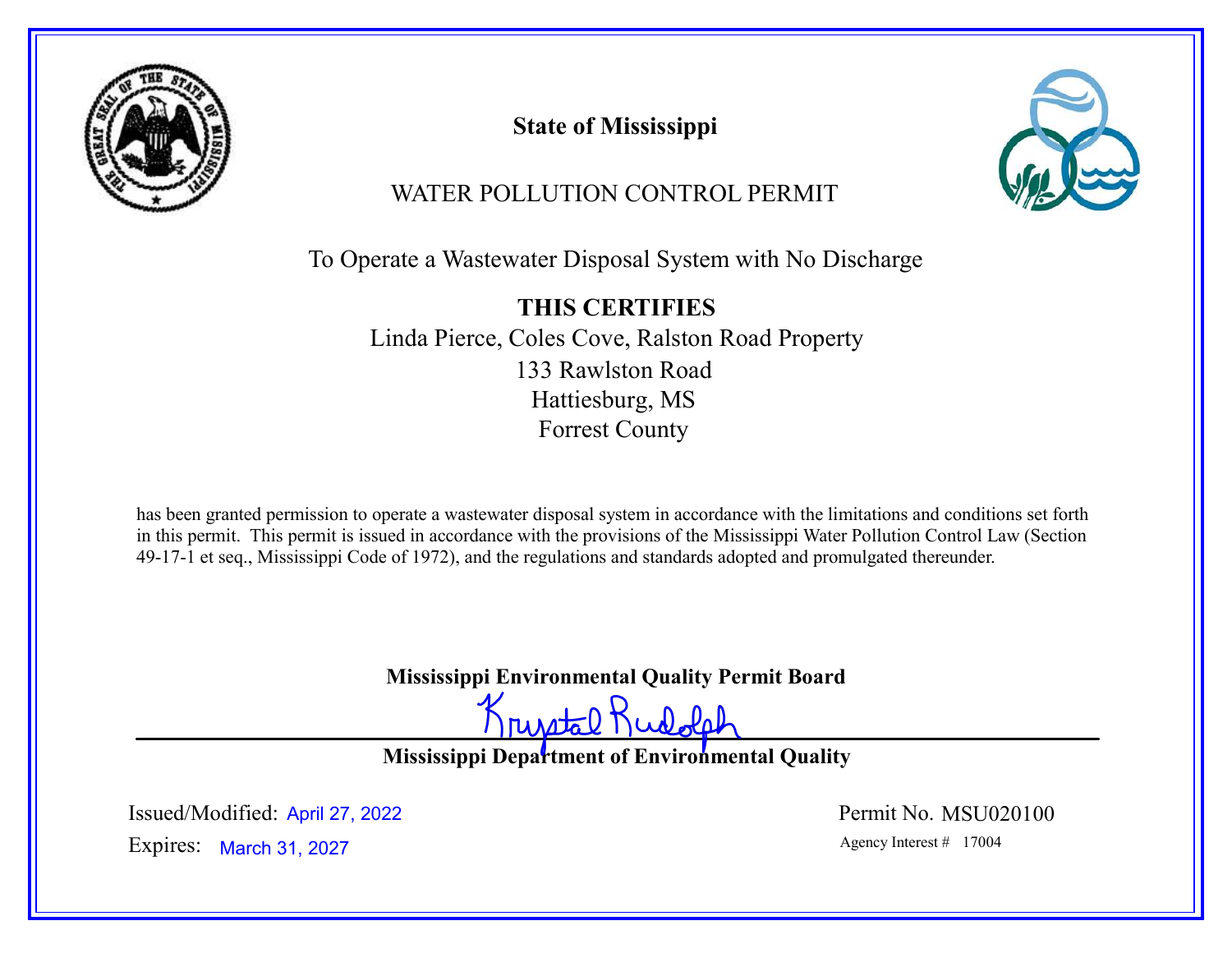## **Table of Contents**

| <b>Other Relevant Documents:</b> |  |
|----------------------------------|--|

Commercial State Operating Permit Application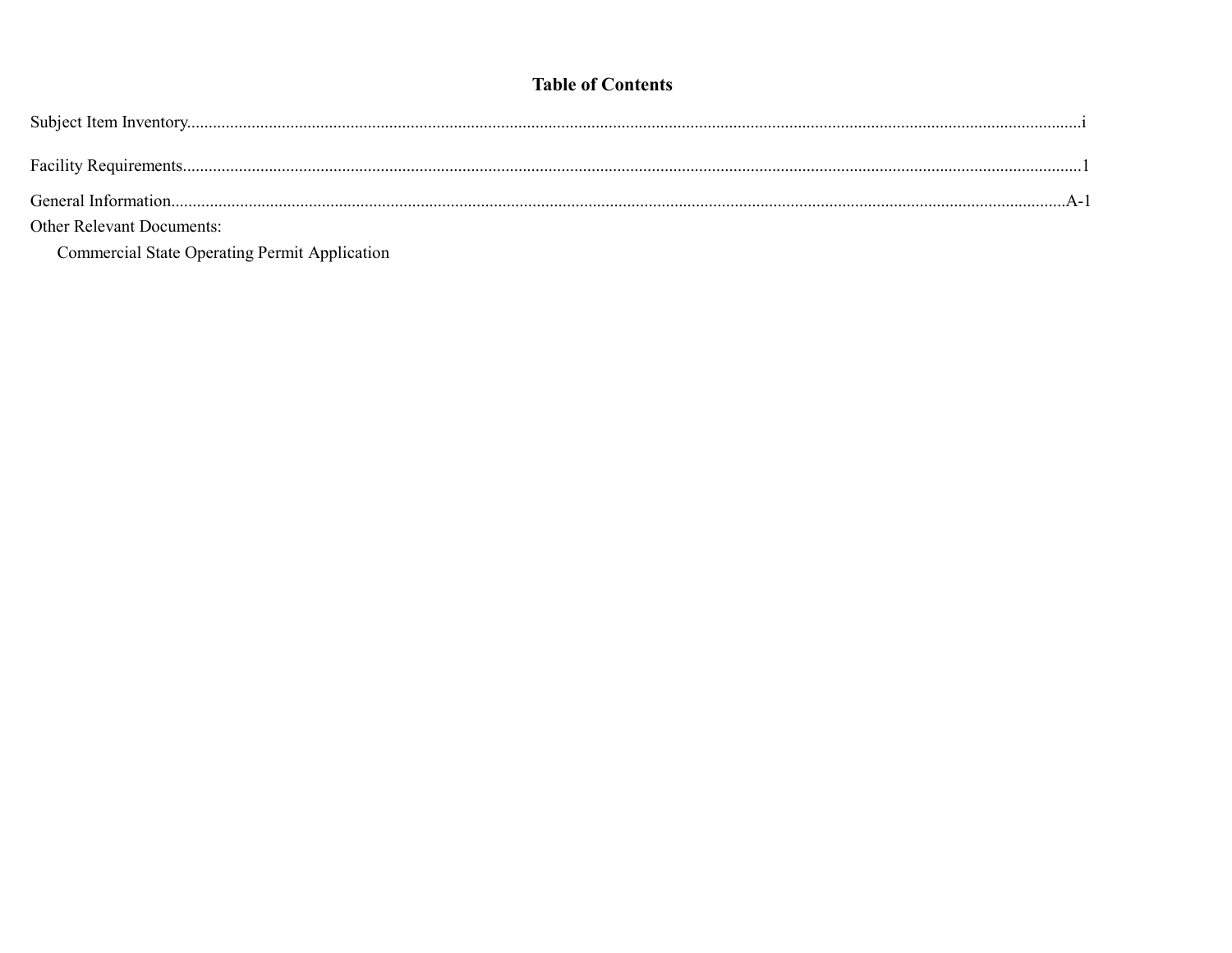### To Operate a Wastewater Disposal System with No Discharge

Permit Number:MSU020100 Activity ID No.: PER20220001 Linda Pierce, Coles Cove, Ralston Road Property Subject Item Inventory

## Subject Item Inventory:

| ID      | Designation | <b>Description</b>    |
|---------|-------------|-----------------------|
| AI17004 |             |                       |
| RPNT1   | MSU020100   | No Discharge Facility |

| <b>KEY</b>                            |                                                |
|---------------------------------------|------------------------------------------------|
| $ACT = Activity$                      | $AI = Agency Interest$                         |
| $AREA = Area$                         | $CAFO =$ Concentrated Animal Feeding Operation |
| $\text{CONT} = \text{Control Device}$ | $EQPT = Equipment$                             |
| $IA = Insignificant Activity$         | $IMPD = Impoundment$                           |
| $MAFO = Animal Feeding Operation$     | $PCS = PCs$                                    |
| $RPNT = Release Point$                | $TRMT = Treatment$                             |
| $WDPT = Without$                      |                                                |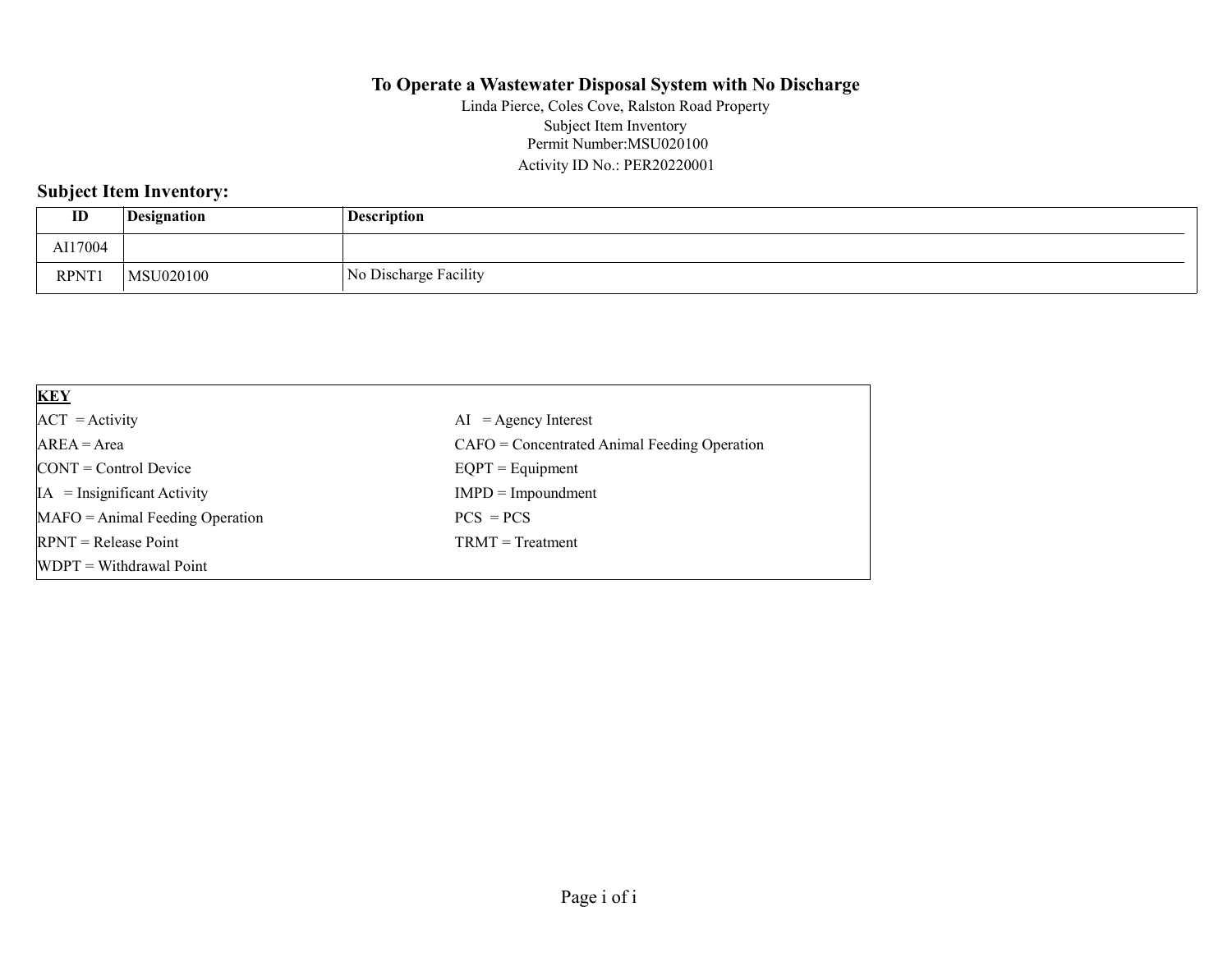#### To Operate a Wastewater Disposal System with No Discharge

Linda Pierce, Coles Cove, Ralston Road Property Facility Requirements Permit Number:MSU020100 Activity ID No.: PER20220001

#### AI0000017004:

Narrative Requirements:

| Condition<br>No. | Condition                                                                                                                                                                                                                                                                                                                                                                                                                                                                                                    |  |
|------------------|--------------------------------------------------------------------------------------------------------------------------------------------------------------------------------------------------------------------------------------------------------------------------------------------------------------------------------------------------------------------------------------------------------------------------------------------------------------------------------------------------------------|--|
| $T-1$            | The wastewater treatment and disposal system for this project must protect water quality. This permit is subject to modification if future evidence, monitoring<br>results, or other information indicates that surface water quality is being adversely affected. This permit may be modified to require monitoring of surface water if<br>needed to ensure that water quality is being protected.                                                                                                          |  |
|                  | Operation of the wastewater treatment and disposal system for this project shall cease and connection made to a regional or municipal sewer system when available<br>in the area.<br>. [WPC-1 Chapter One]                                                                                                                                                                                                                                                                                                   |  |
| $T-2$            | The Office of Pollution Control (OPC) must concur with required engineering plans and specifications for the on-site disposal system prior to the commencement of<br>construction. [11 Miss. Admin. Code Pt. 6, Ch. 1, Subch. 1.]                                                                                                                                                                                                                                                                            |  |
| $T-3$            | The on-site disposal system must be installed in accordance with the Department of Health standards by a person licensed by the Department of Health or a<br>registered engineer. [11 Miss. Admin. Code Pt. 6, Ch. 1, Subch. 1.]                                                                                                                                                                                                                                                                             |  |
| $T-4$            | Facility Expansion and/or Modification                                                                                                                                                                                                                                                                                                                                                                                                                                                                       |  |
|                  | Any expansion or modification resulting in increased wastewater flow and/or strength must receive prior approval of system expansion and a permit modification<br>from the Environmental Quality Permit Board. Prior approval from OPC must be obtained before making any alterations to the approved disposal system. [11 Miss.]<br>Admin. Code Pt. 6, R. 1.1.4.A(14).]                                                                                                                                     |  |
| $T-5$            | No Discharge of Wastewater to Surface Water                                                                                                                                                                                                                                                                                                                                                                                                                                                                  |  |
|                  | There shall be no discharge of wastewater to waters of the State, as defined in the Mississippi Water Pollution Control Law, 49-17-5(f), except as provided in the<br>bypassing condition in this permit. [11 Miss. Admin. Code Pt. 6, R. 1.1.1.B.]                                                                                                                                                                                                                                                          |  |
| $T-6$            | <b>Bypassing</b>                                                                                                                                                                                                                                                                                                                                                                                                                                                                                             |  |
|                  | Any diversion from or bypass of the on-site disposal system is prohibited, except where unavoidable to prevent loss of life or severe property damage. The<br>permittee shall notify the Mississippi Environmental Quality Permit Board in writing of each such diversion or bypass in advance where practicable but in any case,<br>within 72 hours of the diversion or bypass, and shall submit to the permit Board a plan to prevent recurrence of the diversion or bypass within thirty (30) days of the |  |

incident. [11 Miss. Admin. Code Pt. 6, R. 1.1.4.A(20).]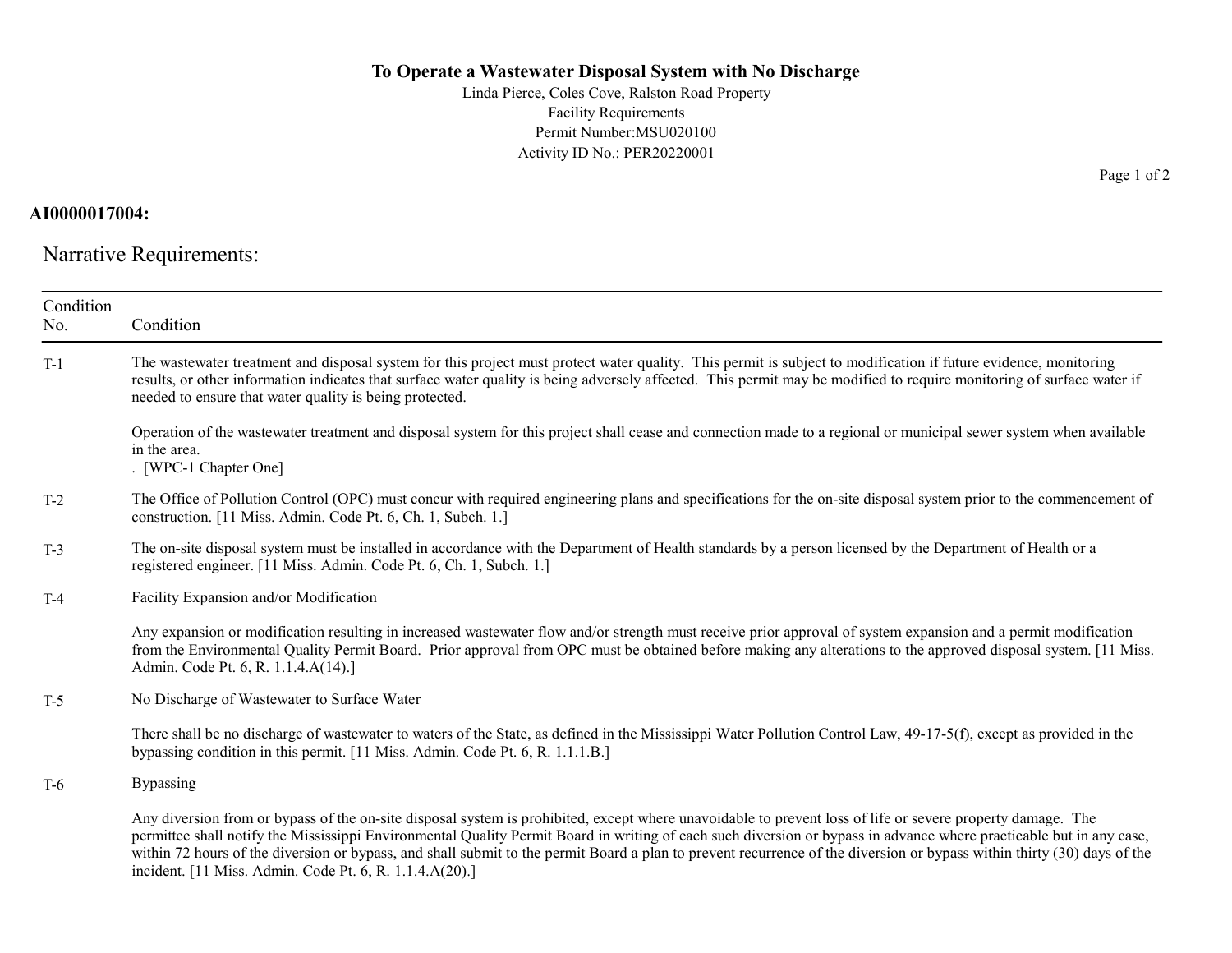#### To Operate a Wastewater Disposal System with No Discharge

Linda Pierce, Coles Cove, Ralston Road Property Facility Requirements Permit Number:MSU020100 Activity ID No.: PER20220001

#### AI0000017004 (continued):

Narrative Requirements:

| Condition<br>No. | Condition                                                                                                                                                                                                                                                                                                                                                                                                      |  |  |
|------------------|----------------------------------------------------------------------------------------------------------------------------------------------------------------------------------------------------------------------------------------------------------------------------------------------------------------------------------------------------------------------------------------------------------------|--|--|
| $T-7$            | Proper Operation, Maintenance and Replacement                                                                                                                                                                                                                                                                                                                                                                  |  |  |
|                  | The permittee shall at all times maintain in good working order and operate as efficiently as possible all parts of the disposal system and other equipment installed or<br>used to comply with this permit. Should part of the disposal system fail, the permittee must immediately make needed repairs and/or system modifications. [11]<br>Miss. Admin. Code Pt. 6, R. 1.1.4.A(18).]                        |  |  |
| $T-8$            | If the disposal system includes an aerobic mechanical plant, the plant and disposal system must be inspected once every six-(6) months by a certified Mississippi<br>Wastewater Operator or by an authorized and trained representative of the mechanical plant manufacturer. Inspection reports shall be submitted to OPC in January<br>and July of each year. [11 Miss. Admin. Code Pt. 6, Ch. 1, Subch. 1.] |  |  |
| $T-9$            | Septic tanks must be cleaned out when necessary, about every 3 to 5 years. The septic tank pumper must be licensed by the Department of Health. [11 Miss. Admin.<br>Code Pt. 6, Ch. 1, Subch. 1.]                                                                                                                                                                                                              |  |  |
| $T-10$           | There shall be no vehicular traffic allowed over any part of the on-site disposal system unless that part of the system is designed and constructed to support the<br>weight. [11 Miss. Admin. Code Pt. 6, Ch. 1, Subch. 1.]                                                                                                                                                                                   |  |  |
| $T-11$           | Connection shall be made to a sanitary sewer system when a system is available in the area. Upon such connection, use of the on-site disposal system shall be<br>terminated. [11 Miss. Admin. Code Pt. 6, Ch. 1, Subch. 1.]                                                                                                                                                                                    |  |  |
| $T-12$           | <b>Closure Requirements</b>                                                                                                                                                                                                                                                                                                                                                                                    |  |  |
|                  | Should the permittee decide to permanently close the premises that generates the wastewater, he shall notify the Permit Board no later than 90 days prior to doing<br>so. [11 Miss. Admin. Code Pt. 6, R. 1.1.4.A(18).]                                                                                                                                                                                        |  |  |
| $T-13$           | Transfer of Ownership or Control                                                                                                                                                                                                                                                                                                                                                                               |  |  |
|                  | This permit is non-transferable except by Permit Board action. [11 Miss. Admin. Code Pt. 6, R. 1.1.5.C.]                                                                                                                                                                                                                                                                                                       |  |  |

Page 2 of 2